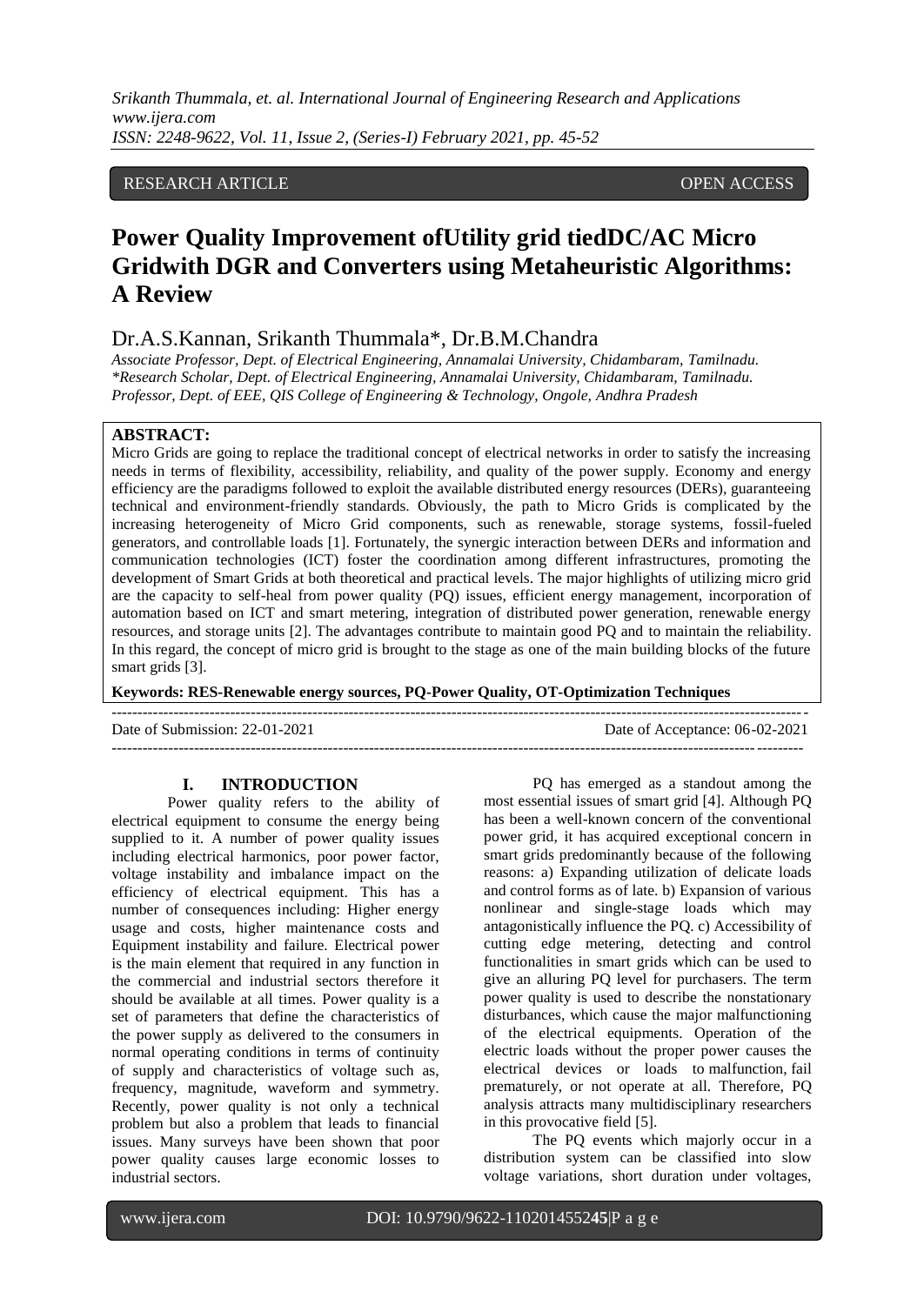# *Srikanth Thummala, et. al. International Journal of Engineering Research and Applications www.ijera.com ISSN: 2248-9622, Vol. 11, Issue 2, (Series-I) February 2021, pp. 45-52*

rapid voltage changes, [harmonic distortions,](https://www.sciencedirect.com/topics/engineering/harmonic-distortion) and switching transients [6]. These are discussed to understand their effects in a smart grid. The PQ issues with the penetration of [renewable energy](https://www.sciencedirect.com/topics/engineering/renewable-energy-source)  [sources](https://www.sciencedirect.com/topics/engineering/renewable-energy-source) integrated to the distribution system in terms of [microgrids](https://www.sciencedirect.com/topics/engineering/micro-grids) are explained. The microgrids which are classified into AC microgrids and [DC](https://www.sciencedirect.com/topics/engineering/dc-microgrid)  [microgrids](https://www.sciencedirect.com/topics/engineering/dc-microgrid) are also discussed. The PQ concerns in each type of microgrids are discussed. The most common causes of disturbances at customers side are: Faulty equipment and Improper grounding to protect against surge, while the most common disturbances at utility side are caused by: Sags and swell is shown in figure.1



**Fig.1 a) Customer side b) Utility side c) Affected Equipment**

In past few decades, research in the metaheuristic and evolutionary domain has grown rapidly. Numerous literature have been published on popular approaches like genetic algorithms, memetic algorithms, simulated annealing, Tabu search, evolutionary algorithms, ant colony algorithms, particle swarm optimization, cuckoo search, etc. This book is a collection of these approaches in a single volume. Unlike deterministic methods initiating with one solution, the metaheuristic methods instigate with several feasible solutions (both for single- and multi-objective optimization problems) distributed randomly over the entire search space. These methods are also highly preferred for solving multi-objective optimization problems where more than one conflicting objective functions are involved. The method is expected to converge to a single optimum solution commonly referred to as global solution in literature for single-objective optimization problems and a set of solutions forming a Pareto optimal front for multi-objective optimization problems. The metaheuristic approach employed should congregate to the true Pareto front with high diversification in the solution set on the Pareto front. The choice for an apt approach for a given problem depends on several factors like the number and type of decision variables (continuous, discontinuous) and the nature of decision variable space; type of objective functions (minimization, maximization) and nature of objective space; nonlinearity and stiffness of model equations; type of constraints (equality and inequality); an ability of algorithm to handle the search spaces of objectives and decision variables.

Metaheuristic approaches are classified into several categories based on the availability of data, values of variables, constraints involved, number of objective functions, online/offline, etc. Yet some common features clearly appear in most metaheuristics, such as the use of exploration (diversification) and exploitation (intensification). Exploration is the ability of an approach to investigate all promising regions of the solution space, whereas exploitation is the capability of improving the solution. Two being the cornerstones for a problem, initially, exploration is rigorous and in later epochs exploitation is more emphasized. Another similarity is the memory usage for archiving the best solutions over the iterations. One common shortcoming of most metaheuristics is the delicate tuning of numerous parameters; the theoretical results available are not adequate to help the user facing a new, difficult optimization problem.

#### *Optimization Techniques*

An optimization problem consists of maximizing or minimizing a real function by systematically choosing input values from within an allowed set and computing the value of the function. The generalization of optimization theory and techniques to other formulations constitutes a large area of Applied Mathematics. More generally, optimization consists of finding best available values of some objective function given a defined domain including a variety of different types of objective functions and different types of domains.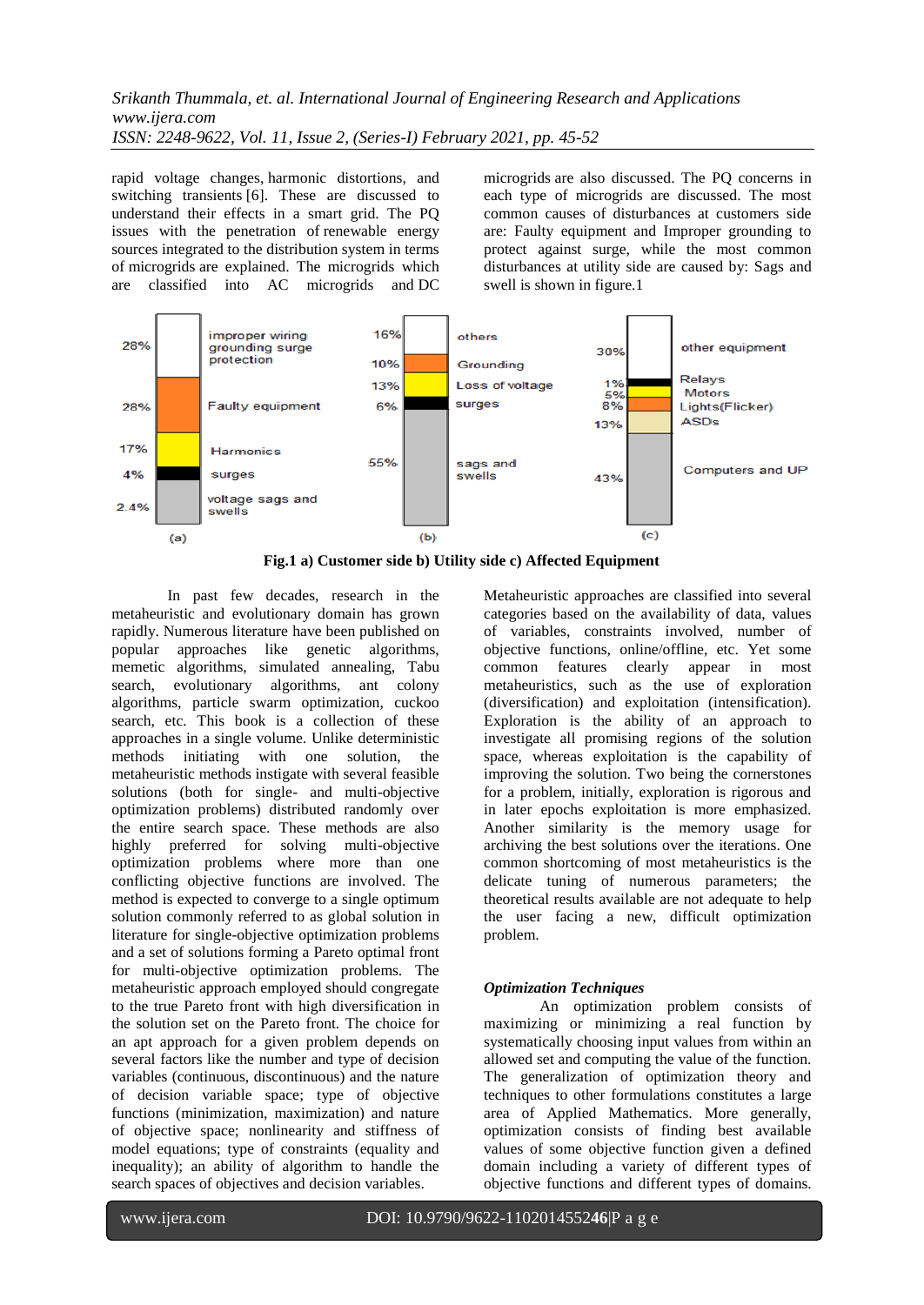*Srikanth Thummala, et. al. International Journal of Engineering Research and Applications www.ijera.com ISSN: 2248-9622, Vol. 11, Issue 2, (Series-I) February 2021, pp. 45-52*

One of the most significant trends in the field of optimization is the continually increasing emphasis on the interdisciplinary nature. Optimization has been a basic tool in all areas of Applied Mathematics, Engineering, Economics, Medical Science and other field of Sciences.

The majority of modern optimization techniques includes metaheuristic algorithms. Metaheuristicalgorithms such as Particle Swarm Optimization, Ant Colony Optimization, Artificial Bee Colony, Genetic Algorithm, Simulated Annealing, Cuckoo Search, Differential Evaluation, Biography Based Optimization and Harmony Search etc. are becoming very powerful in solving hard optimization problems and they have been applied in almost all major areas of science and engineering as well as industrial applications. The classification of the metaheuristic algorithms shown in the Figure 2.



.

**. Fig.2: metaheuristic algorithms Classification**

#### *Application of metaheuristic algorithms in Microgrids*

Power electronic converters and controllers contribute an important role in power transmission and distribution. The rising penetration of intermittent renewable energy systems into the grid further prompted not only the bulk use of power electronics converters in power system but also rise in several power quality issues. The switching operation of power converter devices and harmonic generated by the nonlinear load in power system raises the issues of power quality such as voltage distortion, poor power factor, voltage sag and swells, flicker, and voltage imbalance. restorer (DVR), unified power quality controller (UPQC), PWM controllers, multilevel inverters (MLIs) in distribution network of power system.

The interruption of power and transients in voltage hold the major share in PQ issues followed by voltage dip, harmonics and miscellaneous issues [6]. In India, some application such as traction, cement plants, casting plants, chemical industries are found major cause of harmonic pollution. The various metaheuristic techniques are being applied in solving PQ issues.

The impact of power electronics in modern power system is profound. The grid integration of distributed generations (DGs) including renewable energy systems (RESs) employs the power electronic converters. For the economic operation of power system, the optimization is required to reduce its number of components, complexity, installation cost, running cost, electrical losses, and harmonic contents etc. Several conventional iterative methods were applied in these optimization problems. However, they suffer to a large extent from various drawbacks such as convergence to local minima, complexity in programming, large computational time, requirement of proper initial guess and intuition etc. Although there are various methods proposed to solve the optimization problem, the metaheuristics on the other hand have proven their capabilities in solving the problems related to optimization in many engineering fields. In power electronics, the optimization is required in circuit design, filter design, intelligent controllers design, parameters computation, modeling of new topologies, harmonic mitigation, losses evaluation, finding of safe operating areas of power electronic components etc. In grid-connected applications, metaheuristics have also shown their excellence, as they enhance the quality of power along with optimization of cost, size, and efficiency of power system network.

#### *Difficulties in Transmission and Distribution Using FACTS*

In modern power system, the ever increasing electrical load demand has pushed the existing distribution and transmission networks to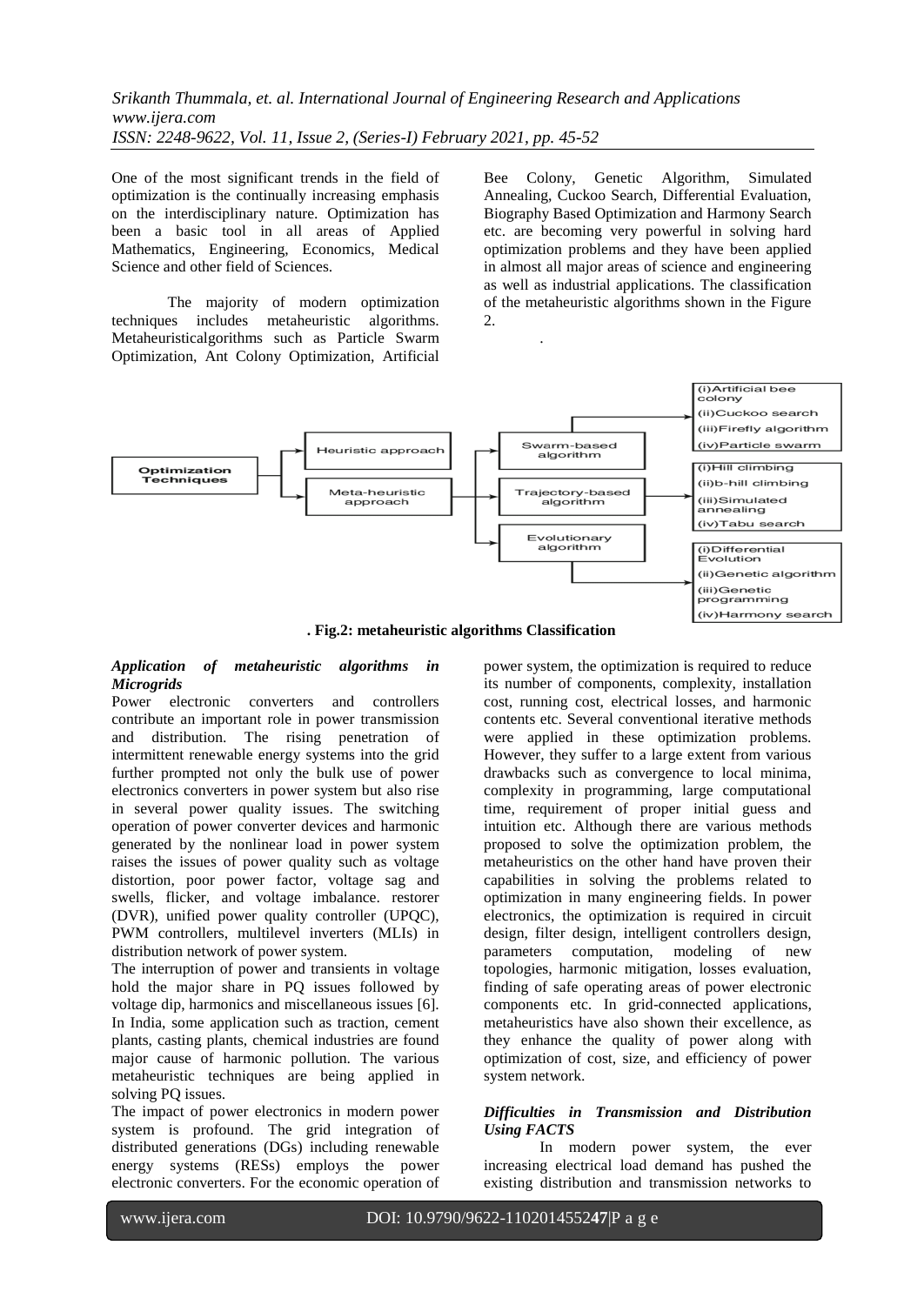# *Srikanth Thummala, et. al. International Journal of Engineering Research and Applications www.ijera.com*

*ISSN: 2248-9622, Vol. 11, Issue 2, (Series-I) February 2021, pp. 45-52*

maximum limit. The use of FACTS and HVDC transmission system is preferred for ensuring dynamic and static stability. The FACTS controllers are conventionally used in regulation of voltage, steady and dynamic state control in power system, and optimization of power flow capability of transmission lines [2–4]. However, there are some issues as listed below:

a. Low-voltage ride-through (LVRT) capability in PV systems and wind power conversion systems.

b. Dynamic stability of power system.

c. Connection of converters to high-voltage network.

d. The problem of balancing the voltage of dc-link capacitors.

e. Precise control of active/reactive power for grid balanced/unbalanced conditions.

f. Application of new converter topologies.

#### *Difficulties in Renewable Energy Systems*

The renewable energy systems such as photovoltaic (PV) and wind energy conversion system (WECS) employ the power converters for conversion from dc to dc and ac to ac. Ocean energy, geothermal energy, nuclear energy, biomass, hydrogen fuel cells etc. are other major resources of renewable energy [6]. Following are the challenges in renewable energy systems.

1. To attain efficient maximum power point tracking (MPPT) in PV and WECS.

2. Intermittent nature of renewable energy resources.

3. High cost of maintenance and operation.

4. Injection of harmonics to grid.

5. Issue of stability of grid during grid fault condition.

6. Islanding effect.

7. Optimal placing and sizing of power electronic converters.

8. In ocean energy system, to maintain operation under harsh weather conditions.

9. To optimize the requirement of energy storage devices.

#### *Difficulties in Energy Storage Systems*

The examples of energy storage system are batteries, compressed air energy systems, fuel cells, flywheel energy storage systems, thermoelectric energy storage, and superconductive magnetic energy storage system etc. The power electronic converters are used in the energy storage systems [8]. The challenges in energy storage systems are as follows:

1. To facilitate the interconnected regional grids.

2. To match balance between load and generation.

3. The energy storage system should bring down the fuel cost in transportation sector. Also, environmental hazards should be reduced.

4. To monitor the impact of energy storage on stability of grid.

5. Development of grid integrated/standalone EVs/PHEVs.

6. Optimized utilization of renewable energy sources.

The rising share of intermittent renewable energy resources into grid has propelled the concept of microgrid. It comprises combination of distributed resources such as wind, solar, fuel cells, micro hydro, combined heat and power (CHP) etc. with superior control and coordination [9]. There are several parameters of microgrid like efficiency, allocation of sources, scheduling, cost, size, and location of components etc. which have to be optimized

#### *Renewable Energy Systems (RES)*

The contribution of RES in modern grid is increasing nowadays owing to their several environmental, technical, and economical benefits. Some of the benefits of RES to distribution networks are as follows:

- Reduced transmission loss.
- Voltage profile improvement.
- Increased efficiency.

.

- Reduction in electricity bills.
- Reduction in greenhouse gas emission.

To achieve the abovementioned advantages of RES systems, it is desirable tooptimize the sizing and allocation of generation units. Farh et al.[13] proposed theapplication of a crow search algorithm (CSA) based swarm optimization to solve forthe objectives such as:

- Minimization of cost and power loss,
- To find the optimum number of units required,

• To obtain the optimal allocation and sizing of RES,

• To find the optimum number of generation units.

They follow the other crows to theft the hiddenfoods from the hiding locations once the other crows left the places. The crows alsotake care of their food from being stolen which is based on the probability. To obtainbetter results, CSA was hybridized with PSO and was implemented on IEEE-30 bussystem to solve the problem of optimal power flowwith RES. The proposed algorithmshowed its excellent performance as compared to other metaheuristic methods forminimization of power loss and total cost of system.The incorporated the integration of tidal energy into a solar and windenergy based RES. For the economical operation of the proposed system, optimalsizing of generators, converters and other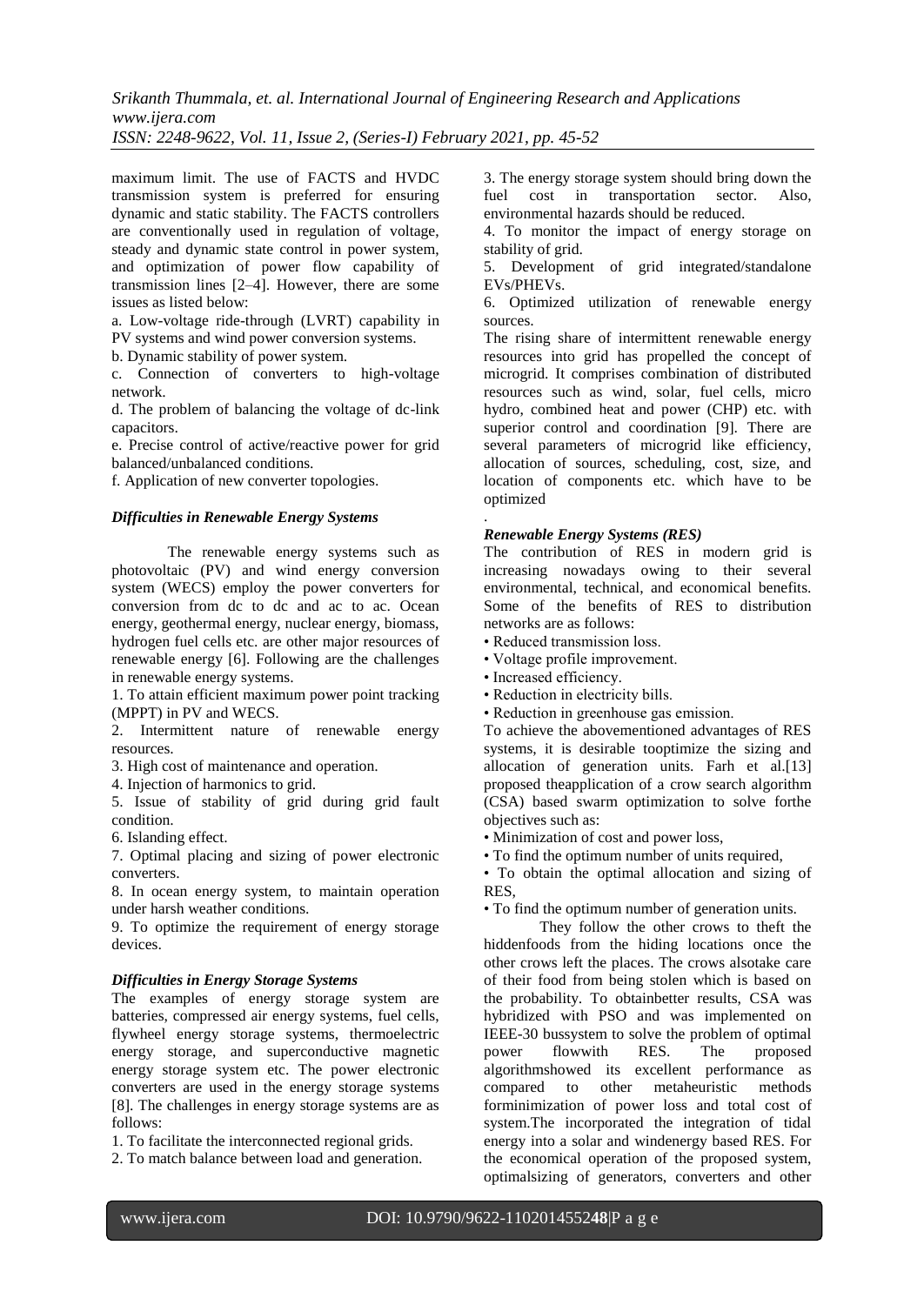components is required. In this context,a novel CSA technique was proposed. The power extraction from the tides is moreanticipated and can be extracted with the help of tidal barrage or ocean current. Itsworking is similar to that of wind energy system. The important outcomes of theresearch work are as follows.

- CSA efficiently found the optimum size of components of PV/wind/tidalmicrogrid
- CSA holds the superiority in terms of better rate of convergence, accuracy, andtime saving as compared to PSO and GA.
- Optimum cost and high reliability of the system with battery storage.

In Yahiaoui et al. [14], the use of grey wolf optimizer (GWO) for theoptimization of design and total cost of hybrid RES. The proposed RES consistedof diesel generator, PV panels and energy storage devices. GWO algorithm imitatesthe hunting behavior of grey wolves. In the hierarchy, the  $\alpha$ wolves lead the groupfollowed by  $\beta$ ,  $\delta$ , and  $\omega$ wolves. The hunt for prey is steered by  $\alpha$ ,  $\beta$  and  $\delta$ wolveswhileωwolves followthesewolves and change their positions according to positionsof their leaders. The important findings of the proposed strategy are as follows:

• GWO converges faster than the PSO.

• The optimal size of hybrid RESwas obtained using GWO.Number of componentsfor optimal operation were as follows: PV panels  $= 33$ , batteries  $= 90$ , dieselgenerators = 2. These numbers were found lower than that obtained by PSO,hence GWO resulted in least cost of the system.

• GWO minimized the annual cost of system.

InEltamaly et al. [15], the application of newbatalgorithm (BA) forMPPTconsidering partial shading inPVsystems. In this study, theoptimum number of agents were computed and found to be inversely proportional tothe number of maxima in power-volt curve of PV system.Ram et al. [16] emphasizedon the mixture of conventional P&O and bio-inspired metaheuristic method.The author proposed this idea to effectively utilize the robustness and simplicity ofP&O to enhance the reliability and efficiency ofMPPT. Flower pollination algorithm(FPA) mimics the biotic and abiotic transfer process of pollens. Steps involved inFPA-P&O are as follows:

1. Initialization of variables such as duty cycle, increment in duty cycle, probability.

2. Initialization of swarm position.

3. Find the best duty ratio corresponding to the global maximum power.

4. Update the duty cycle, if the criterion Gbest  $(t +$  $1 \approx \cdot 0.05$  Gbest (t) is not met, continue with FPA else switch to P&O.

Oshaba et al. [17] proposed the MPPT for PV system driven motor drive. In theirwork, authors implemented the use BAT algorithm for optimum tuning of parameters of PI controller. Simulation results showed the better performance as compared tothat of PSO.Nunes et al. [18]proposed the use of hybrid metaheuristic method. In the study, a combination of threemetaheuristics namely wind driven (WD), whale optimization (WO) and PSO wastested on PV systems for various scenarios including partial shading. The advantagesof this methodology is to utilize the beneficial characteristics of each algorithm forachieving global optimum solution.Raha et al. [19] proposedthe hybrid solution involving capacitors and superconductors together. CSA wasapplied for optimal sizing and optimal allocation of VAR compensators in the IEEE-118 bus system.Rahman.et al. [20] presented the review of metaheuristics used in electric vehicle (EV) andplug-in hybrid EVs.Touqeer Ahmed Jumani.et.al.[21] an efficient solution of the large voltage and power overshoots hence deteriorate the transient response and power quality issues is explored by developing an optimal microgrid (MG) controller using one of the most modern and intelligent artificial intelligence (AI) techniques named the salp swarm optimization algorithm (SSA).Khalil Gholami.et.al.[22] introduces a new methodof feeder reconfiguration is performed to decrease power loss, decrease the total harmonic distortion (THD), and improve voltage sag indices. Reconfiguration algebraic equations along with nonlinearities introduced by Diesel/PV/Battery standalone system are solved by means of Non-Dominated Sorting Differential Evolution<br>Algorithm (NDSDEA). Thenpennaisivem (NDSDEA). Thenpennaisivem Santhoshkumar.et.al.[23] established hybrid method denotes combined performance of both Whale Optimization Algorithm (WOA) and Ant Lion Optimization (ALO) algorithmit is named as AWOALO technique. The purpose of AWOALO technique is to optimize the controlparameters for regulate the changes occurred in the grid parameter such as voltage as well as frequencydepend on variations of inertia.

#### *Power Converters*

The power conversion devices are principal component in power system which areused to interface RES to power grid. Koch et al. [24] presented a new procedure ofdesigning current controllers in grid connected application. GA was used to automaticallytune the parameters of controller, improve the dynamic response of controllerand to reduce the time in design stage. In Singh et al. [25], applied the firefly algorithmon the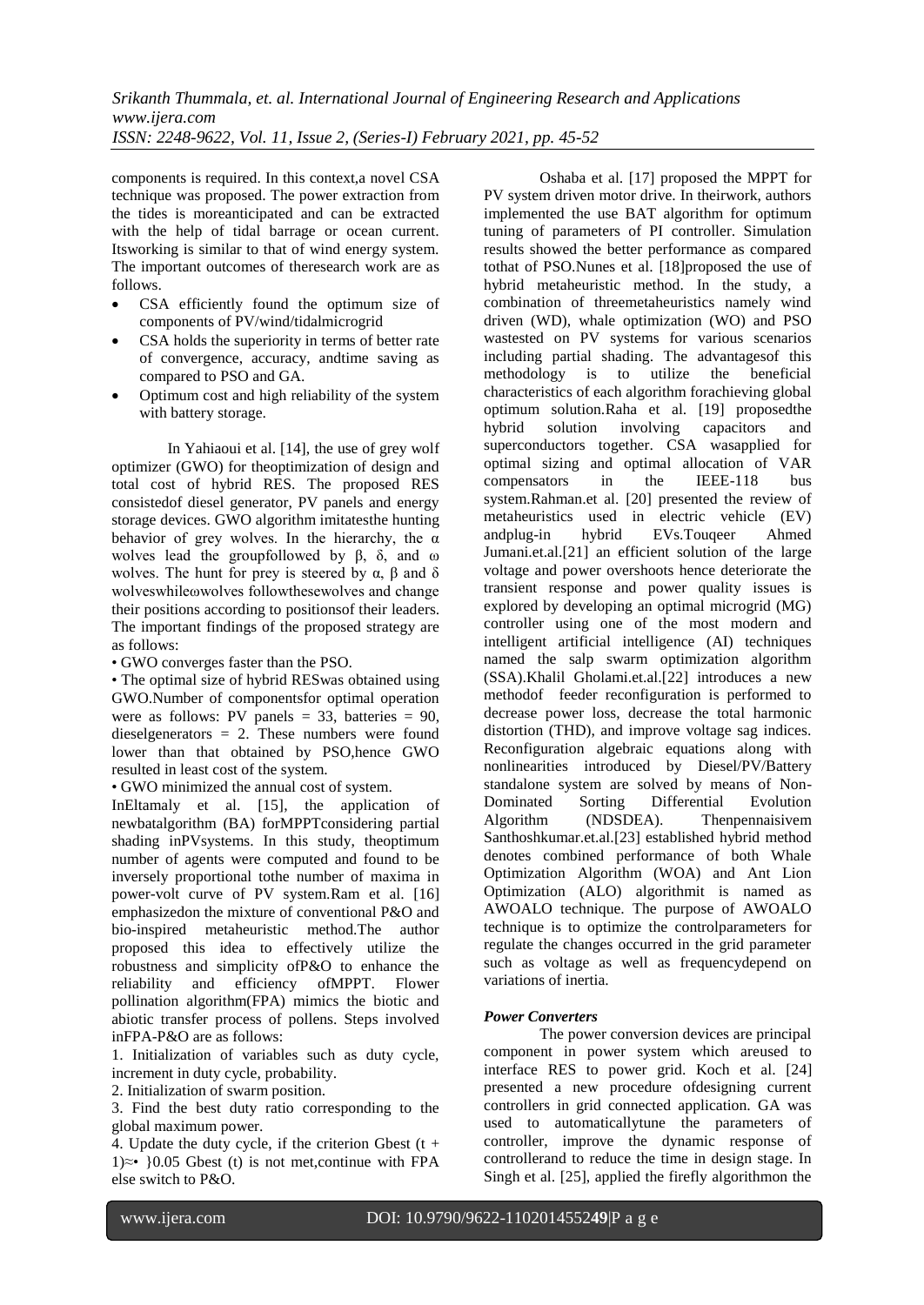problem of power system stability. The firefly technique minimized the oscillations, overshoot and settling time of power system controller. Convergencerate of proposed controller was faster than that of conventional controller. Duman[26] presented the application of new moth swarm (MS) algorithm for the optimumpower flow control in HVDC system. The objectives achieved were as follows:

- Reduction in total cost of fuel,
- Improvement in the voltage regulation,
- Improvement in voltage stability.

Mohapatra et al. [27] applied GA based compensation technique for voltage andreactive power control. In Li et al. [28], discussed the role of metaheuristics in theoptimization of weight in aircraft's power converter design application. GA, PSOand simulated annealing (SA) were applied in the weight reduction of 2 kW inverterand the minimum weight was found to be 420 g only. Shayeghi et al. [29] proposedthe application of quantum PSO in UPFC for tuning the parameters of dampingcontroller. The results showed the improvement in the transient stability, effectivedamping of lowswitching frequencies, and superior performance as compared toPSObased power stabilizers. Sarkar et al. [30] proposed an ACO metaheuristic schemefor the control of switched shunt capacitors. Results showed that the proposed techniquewas superior from the point of view of memory required, time of response, anddynamics. ee et al. [31] discussed the application ofACOinwave energy conversionsystems. The ACO reduced the computation time which helped to reduce the oscillationsin output power. Abd-Elazim and Ali [32] applied the CSA for optimal design ofSTATCOM and finding their locations in distribution network. The proposed techniquereduced the damped oscillations and improved the voltage profile.Amirreza Naderipour.et.al.[33] method is applied to a cascade H bridge five-level inverter show that the salp swarm optimization algorithm (SSA) performs better in solving the harmonic analysis (FFT) of the inverter output voltage also indicates that the percentage of THD in the OSPWM method is lower than the SPWM method for different modulation coefficients. Therefore, using OSPWM method reduces harmonic distortion, improves switching frequency conditions, high output voltage quality and improves the power quality.

# **II. CONCLUSION**

In the applications of metaheuristic algorithms in the various areas of power electronics were discussed. The merits of metaheuristics have emphasized their applicability in various power electronics applications such as in microgrids, in RES, and in power conversion devices. In general, metaheuristics are used in sizing, allocation, scheduling, cost and loss reduction, harmonics<br>reduction, MPP tracking, voltage profile reduction, MPP tracking, voltage improvement, economic load dispatch problem, fast charging of batteries and numerous other problems. In the future, it is expected that several metaheuristics techniques may be used in solving the various complex problems related to power electronics.

## **REFERENCES**

- [1]. J. Fivaz, W. Cronje, Application of evolutionary computation in power electronics, in IEEEAFRICON. 6th African Conference in Africa, George, South Africa, vol. 2 (2002), pp. 729–734.
- [2]. C. Bulac, F. Ionescu, M. Roscia, Differential evolutionary algorithms in distributedgeneration location, in Proceedings of 14th International Conference on Harmonics and Quality
- [3]. of Power—ICHQP, Bergamo (2010), pp. 1– 5.
- [4]. P. Zanchetta, M. Summer, F. Cupertino, M. Marinelli, E. Mininno, On-line and off-line control
- [5]. design in power electronics and drives using genetic algorithm, in *Proceedings IEEE IndustrialApplications Conference*, vol. 2 (2004), pp. 864–871.
- [6]. D.V. Malyna, J.L. Duarte, M.A.M. Hendrix, F.B.M. Vanhorck, Multiobjective optimization of
- [7]. power converters using genetic algorithm, in Proceedings of the International Symposium onPower Electronics, Electrical Drives, Automation and Motion (2006), pp. 713–714.
- [8]. R.R. Chan, Y. Lee, S.D. Sudhoff, E.L. Zivi, Evolutionary optimization of power electronicsbased power systems. IEEE Trans. Power Electron. **23**(4), 1907–1917 (2008).
- [9]. Y.A.I. Mohamed, E.F. El Saadany, Hybrid variable-structure control with evolutionaryoptimum-tuning algorithm for fast grid-voltage regulation using inverterbased distributedgeneration. IEEE Trans. Power Electron. **23**(3), 1334–1341 (2008).
- [10]. S.E. De León-Aldaco, H. Calleja, J. Aguayo Alquicira, Metaheuristic optimization methodsapplied to power converters: a review. IEEE Trans. Power Electron. **30**(12), 6791–6803 (2015).
- [11]. E.F.D. Arruda, N. Kagan, P.F. Ribeiro, Harmonic distortion state estimation using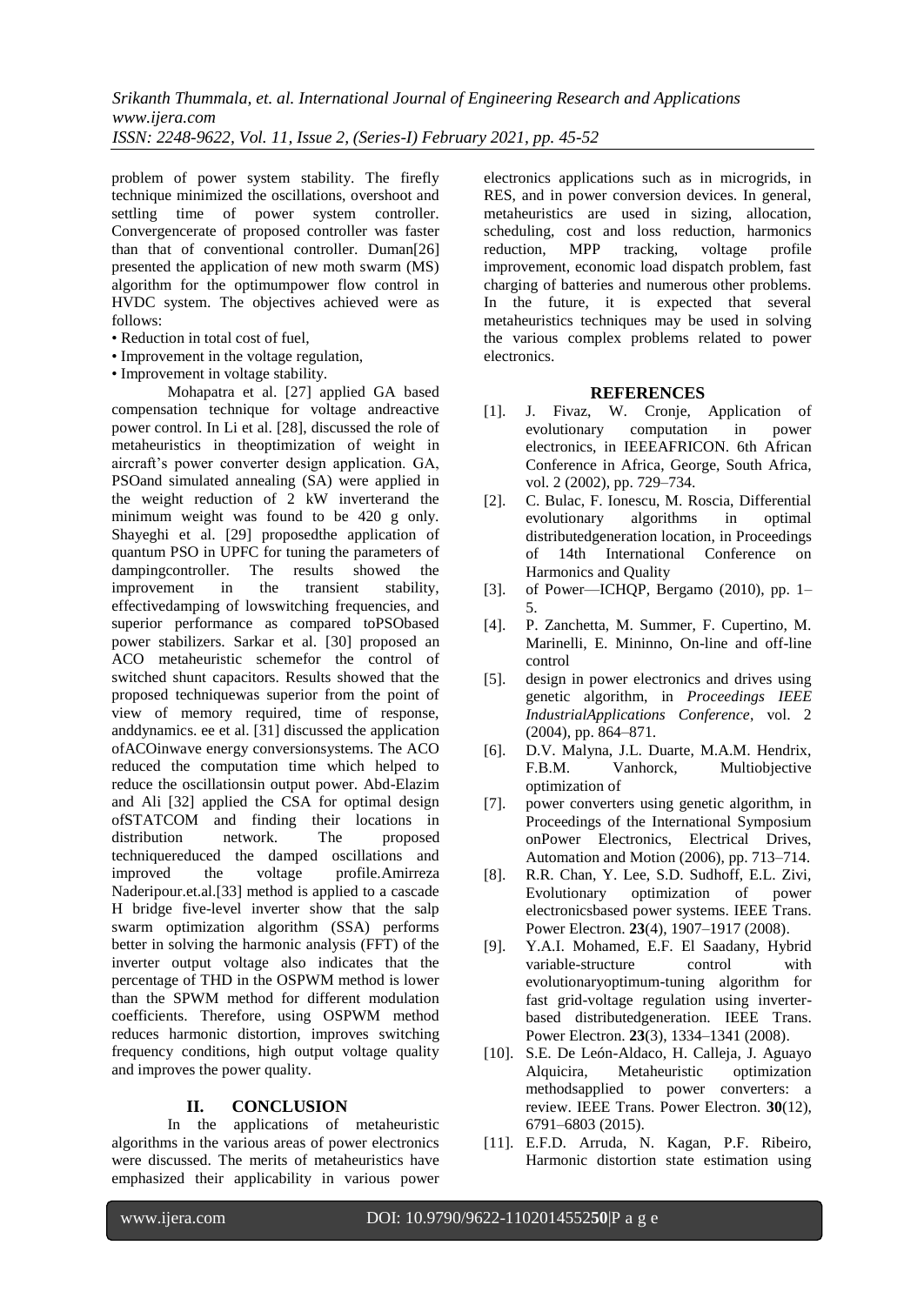anevolutionary strategy. IEEE Trans. Power Deliv. **25**(2), 831–842 (2010).

- [12]. A. Askarzadeh, Electrical power generation by an optimised autonomous PV/wind/tidal/batterysystem. IET Renew. Power Gener. **11**(1), 152–164 (2017).
- [13]. C. Gamarra, J.M. Guerrero, Computational optimization techniques applied to microgridsplanning: a review. Renew. Sustain. Energy Rev. **48**, 413–424 (2015).
- [14]. B. Khan, P. Singh, Selecting a meta-heuristic technique for smart micro-grid<br>optimizationproblem: a comprehensive optimizationproblem: a analysis. IEEE Access **5**, 13951–13977 (2017).
- [15]. J. Senthil Kumar, S.C. Raja, J.J.D. Nesamalar, P. Venkatesh, Optimizing renewable basedgenerations in AC/DC microgrid system using hybrid Nelder-Mead cuckoo search algorithm.Energy (2018).
- [16]. H.M.H. Farh, A.M. Al-Shaalan, A.M. Eltamaly, A.A. Al-Shamma'a, A novel crow searchalgorithm auto-drive PSO for optimal allocation and sizing of renewable distributed generation.IEEE Access **8**, 27807–27820 (2020).
- [17]. A. Yahiaoui, F. Fodhil, K. Benmansour, M. Tadjine, N. Cheggaga, Grey wolf optimizer foroptimal design of hybrid renewable energy system PV-diesel generator-battery: application tothe case of Djanet city of Algeria. Sol. Energy **158**, 941–951 (2017).
- [18]. A.M. Eltamaly, M.S. Al-Saud, A.G. Abokhalil, A novel bat algorithm strategy for maximumpower point tracker of photovoltaic energy systems under dynamic partial shading. IEEE Access8, 10048–10060 (2020).
- [19]. J.P. Ram, D.S. Pillai, A.M.Y.M. Ghias, N. Rajasekar, Performance enhancement of solar PVsystems applying P&O assisted flower pollination algorithm (FPA). Sol. Energy **199**, 214–229(2020).
- [20]. A.S. Oshaba, E.S. Ali, S.M.A. Elazim, MPPT control design of PVsystem supplied SRMusingBAT search algorithm. Sustain. Energy Grids Netw. (2015).
- [21]. H.G.G. Nunes, J.A.N. Pombo, P.M.R. Bento, Collaborative swarm intelligence to estimate PVparameters. Energy Convers. Manag. **185**, 866–890 (2019).
- [22]. S. B. Raha, K. K. Mandal, N. Chakraborty, Hybrid SMES based reactive power dispatch by cuckoo search algorithm. IEEE Trans. Ind. Appl. **55**(1), 907–917 (2019).
- [23]. I. Rahman, P.M. Vasant, B. Singh, M. Singh, M. Abdullah-al-wadud, N. Adnan, Review of

recent trends in optimization techniques for plug-in hybrid, and electric vehicle charging infrastructures. Renew. Sustain. Energy Rev. **58**, 1039–1047 (2016).

- [24]. Touqeer Ahmed Jumani ,Mohd Wazir Mustafa Madihah Md. RasidZeeshanAnjumMemon, Dynamic response enhancement of grid-tied ac microgrid using salp swarm optimization algorithm, Int Trans ElectrEnerg Syst.,1– 19(2019).
- [25]. Khalil Gholami, Saeed Jazebi, Energy demand and quality management of standalone diesel/PV/battery microgrid using reconfiguration, Int Trans ElectrEnerg Syst.,1-21(2020).
- [26]. Thenpennaisivem Santhoshkumar ,V. Senthilkumar, Professor, Transient and small signal stability improvement in microgrid using AWOALO with virtual synchronous generator control scheme., ISA Transactions, 1-12(2020).
- [27]. G.G. Koch, C.R.D. Osório, H. Pinheiro, R.C.L.F. Oliveira, V.F. Montagner, Design procedure
- [28]. combining linear matrix inequalities and genetic algorithm for robust control of gridconnected converters. IEEE Trans. Ind. Appl. **56**(2), 1896–1906 (2020).
- [29]. M. Singh, R.N. Patel, D.D. Neema, Robust tuning of excitation controller for stability enhancement using multi-objective metaheuristic firefly algorithm. Swarm Evol. Comput. **44**, 136–147,(2019).
- [30]. S. Duman, A modified moth swarm algorithm based on an arithmetic crossover for constrained optimization and optimal power flow problems. IEEE Access **6**, 45394–45416 (2018).
- [31]. A. Mohapatra, P.R. Bijwe, B.K. Panigrahi, An efficient hybrid approach for volt/var control in distribution systems. IEEE Trans. Power Deliv. **29**(4), 1780–1788 (2014).
- [32]. Q. Li, R. Burgos, D. Boroyevich, Hierarchical weight optimization design of aircraft power electronics systems using metaheuristic optimization methods, in AIAA/IEEE Electric Aircraft Technologies Symposium (2018).
- [33]. H. Shayeghi, H.A. Shayanfar, S. Jalilzadeh, A. Safari, Tuning of damping controller for UPFC using quantum particle swarm optimizer. Energy Convers. Manag. **51**(11), 2299–2306 (2010).
- [34]. P. Sarkar, A. Baral, K. Das Bhatacharya, P. Syam, An ant colony system based control of shunt capacitor banks for bulk electricity